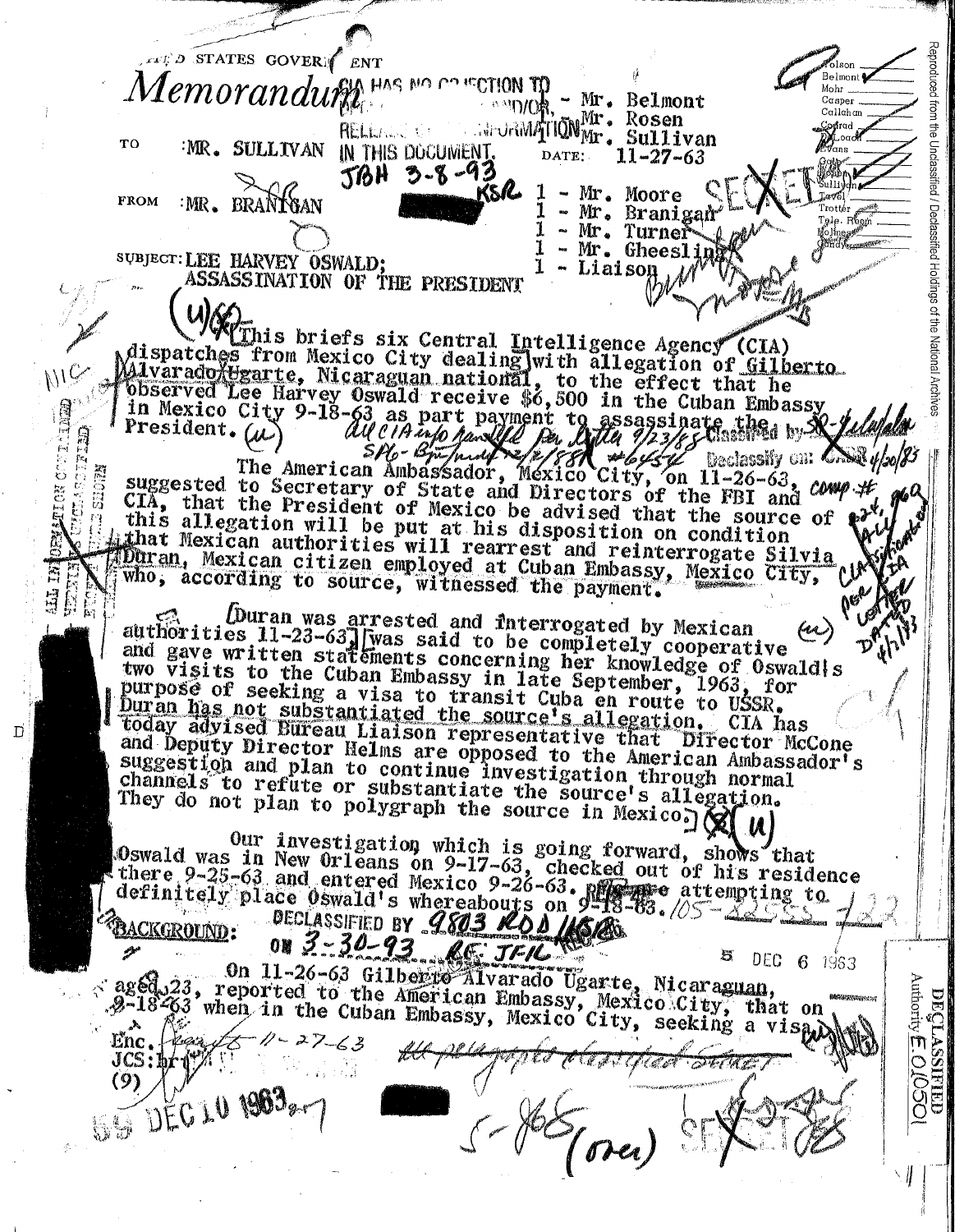MEMORANDUM FOR MR. SULLIVAN  $RE:$ LEE HARVEY OSWALD: ASSASSINATION OF THE PRESIDENT

 $su$ 

 $C\tilde{T}$ 

 $thj$ tha<br>Mr<sub>a</sub>

ĥо,

 $[t\tilde{h_0}]$ 

 $d_{g_4}$ 

 $\tilde{v}_j$ 

 $|pos|$ 

 $\frac{3n}{l}$ 

 $\mathbf{\overline{y}}$  a  $\widetilde{b}_{\Theta D} |$ est i

lel<sub>S</sub>

 $\overline{d_0}$ <sup>-</sup>

 $w_{a_i}$ 

 $\bm{0}$ 

 $I$  ep

'hen

to travel to Cuba he observed a tall, thin Negro with dyed red hair, a white male carrying a Canadian passport and Lee Harvey Oswald 'in the company of a tall unidentified Cuban who came out of the .Cuban Consul's office. The Cuban passed American currency to the Negro. The Negro, after expressing a desire to kill some man, was<br>told by the male suspected of being Oswald, that he would do it. Negro. Thereupon, according to the source, the Negro gave Oswald \$6,500 in large denomination U.S. bills, stating that of the sum, \$1,500<br>was for extra expenses. Later, the source saw a female thought<br>to be Silvia Duran, an employee of the Cuban Embassy, embrace Oswald. The Negro, the Canadian and Oswald then reportedly went upstairs in the Cuban Embassy. The source says he returned to the Cuban Embassy 9-26-63 where he gain saw the redhaired Negro and the unidentified Canadian. W

Reproduced from the Unclassified / Declassified Holdings of the National Archives

**DECLASSIFIED**<br>Authority **E**: O/OSO

of Cilberto Vilvarado U Carlos Source claims to have telephoned the American Embassy several times in late September, 1963, using the pseudonym Jorge<br>(Kynaut to report that someone important in the U.S. was to be killed. Ugarte, the source, claims to have recognized Oswald after seeing his photograph in the newspaper whereupon he again contacted the American Embassy.(av)

Concerning Ugarte, he maintains that he entered Mexico<br>8-29-63 on his way to Cubalin connection with a penetration mission for the Nicaraguan Security Service. The Nicaraguans report that<br>Ugarte served as an intelligence source from 1962 through August, 1963, when he was exposed as an agent and had to leave Nicaragua.<br>He was then given a small bonus and retired from service. On 10-2-63 he wrote from Mexico City to the Nicaraguan Security Service and offered to resume work for them, stating he could penetrate Nicaraguan communist groups in Mexico. The Nicaraguans regard Ugarte as a good informant but added that he inclined to exaggerate. Certainly, Ugarte's representations concerning the reason for his presence in Mexico in August, 1963, to initiate a penetration in Cuba in behalf of Nicaraguans does not jug with the Penetration in varia in boundary Security Service. (X) (U)

(Silvia Duran, the Mexican national employed by the<br>Cuban Embassy, Mexico City, was arrested by Mexican authorities<br>11-23-63 for interrogation. (She was described as completely<br>connerative and cave written extending attent cooperative and gave written statements attesting to two visits by Oswald to the Cuban Embassy in late September, 1963. The purpose of these visits was to obtain a visa to transit Cuba to go to the USSR. According to Duran, Oswald was referred to the Soviet Embassy and subsequently returned to the U.S. without the She does not substantiate Ugarte's allegation. visa. i u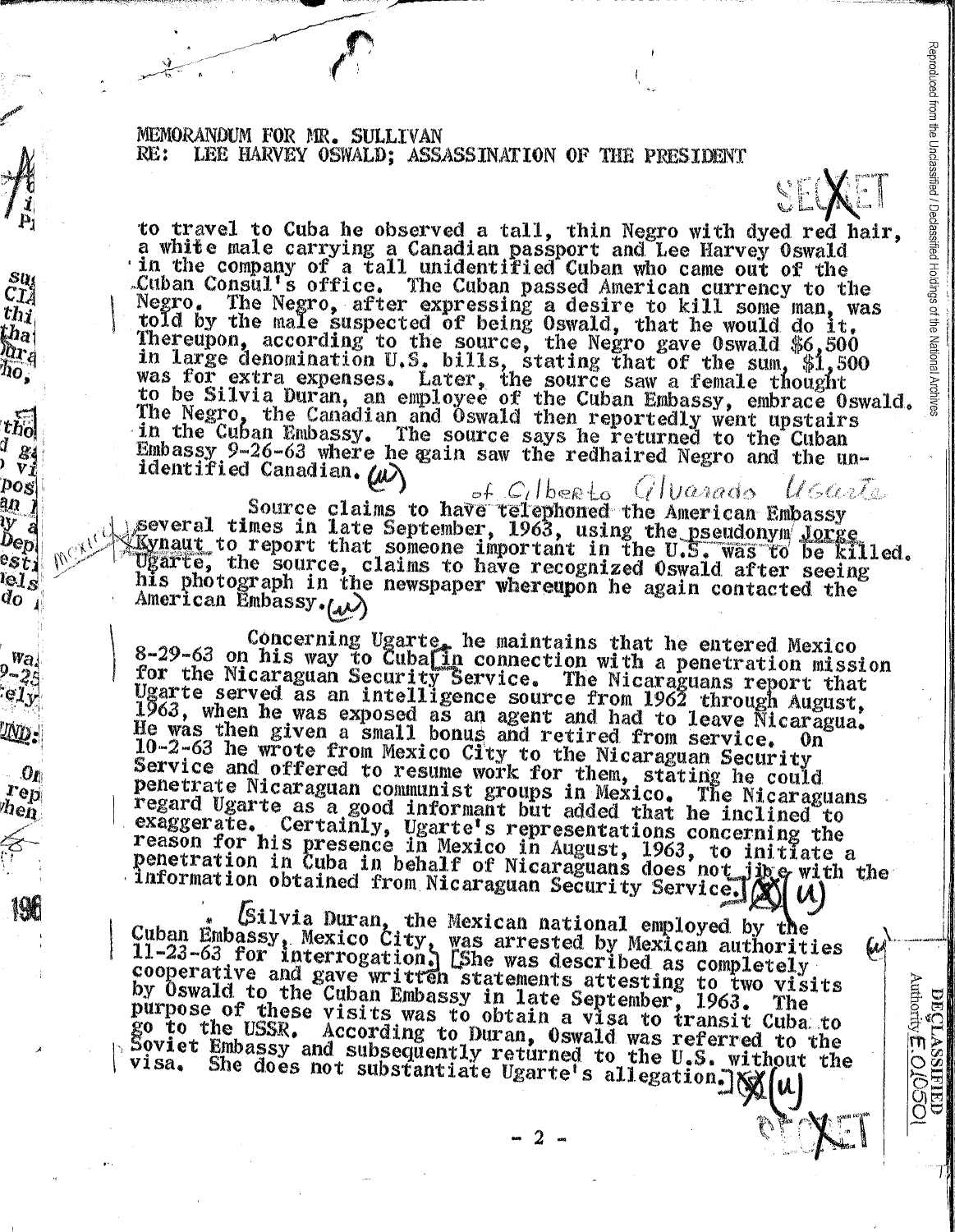.,;;: .. ~------ (

~~·\_.,,, .. -·•'"~~

لاست 1 mDUM FOR MR(<sup>\*\*</sup>SULLIVAN<br>معنى الله 1.EE HARVEY OSWALD; ASSASSINATION OF THE<sup>1</sup> AESIDENT

## CONCERNING TRAVEL OF OSWALD:

obtained a Mexican tourist card from the Mexican Consulate, New  $\frac{1}{2}$ <br>Orleans, and that on the same day he chadus is consulate, New Our investigation has established that on 9-17-63 Oswa Orleans, and that on the same day he checked in at the unemployment  $\frac{1}{\alpha}$ bureau in New Orleans and completed necessary forms to obtain  $\frac{6}{36}$ <br>unemployment compensation which is mailed to the recipion the check within <sup>a</sup> few days. Check of airlines has revealed no unemployment compensation which is mailed to the recipient by Dassage of Oswald to Mexico under the name Oswald and known aliases on 9-17 <sup>1</sup>18 or 19-63. Mexican Immigration records establish that  $\frac{19-25-63}{\text{whence both}}$ . New Orleans is pressing inquiry to determine Oswald's known to have checked out of his residence in New Orleans on the 1.5<br>9-25-63. New Orleans is pressing inquiry to determine Agent 1.1. Oswald entered Mexico 9-26-63 and he departed  $10-3-63$ . He is  $\frac{1}{3}$ whereabouts on 9-18. If he was in New Orleans on that date and placing Oswald in the Cuban Embassy on 9-18-63, will be without  $\bigcap_{k=1}^{\infty}$  foundation.  $\bigcap_{k=1}^{\infty}$  11-26-63 Lisison raised with CIA the cluimly illegation. it appears likely that such is the case, the allegations of Ugarte  $\begin{bmatrix} 0 & 0 \\ 0 & 0 \end{bmatrix}$ <br>placing Oswald in the Cuban Embassy on  $9-18-62$  will be without  $\begin{bmatrix} 0 & 0 \\ 0 & 0 \end{bmatrix}$ foundation. [On 11-26-63 Liaison raised with CIA the advisability  $\left|\bigcup_{i=1}^{N} x_i\right|$  of considering affording Ugarte, the source, a polygraph examination.

1

**EUGGESTIONS OF AMERICAN AMBASSADOR, MEXICO CITY:**  $\chi$  ( $\chi$ ) <br>By 11-26-63 *dispatch CIA reported that Rabassador Mann*, Mexico City, suggested to the Secretary of State and Directors of<br>the FBI and CIA that Ugarte, the source, be put at the disposition<br>of the President of Mexico on condition that he will agree to<br>order the rearrest and rein Ambassador believes that in view of the apparent character of chance for survival is to come clean with the whole story. The Duran dmbassador believes that in view of the apparent character of<br>Duran (although a married woman, she is supposed to be carrying<br>on an affair with the Cuban Ambassador to be carrying may break under the confrontation. He also suggests that the<br>Mexican Government identify and arrest the unknown Normo oggy on an affair with the Cuban Ambassador to the United Nations) she Mexican Government identify and arrest the unknown Negro, assuming the has not left Mexico.  $(\mathbf{\hat{N}}(u))$ he has not left Mexico. (X)(U)

# DISCUSSION WITH CIA? (SYA)

On 11-27-63 Deputy Director, Plans, Richard Helms,<br>advised that CIA is opposed at this time to attempting to polygraph<br>examination of the source. Helms pointed out that Ugarte is a<br>foreign national in Mexico and the U.S. m 1 should they attempt the polygraph in Mexico, At this time, CIA

... **3** -

—<br><sub>[1]</sub>

 $\Xi$  :

and the from  $\frac{1}{2}$ 

--

<sup>~</sup>

<sup>~</sup>  $\leq$  1

I

/:

Authority E

**DSO** 

wedword  $\rm \ddot{\circ}$